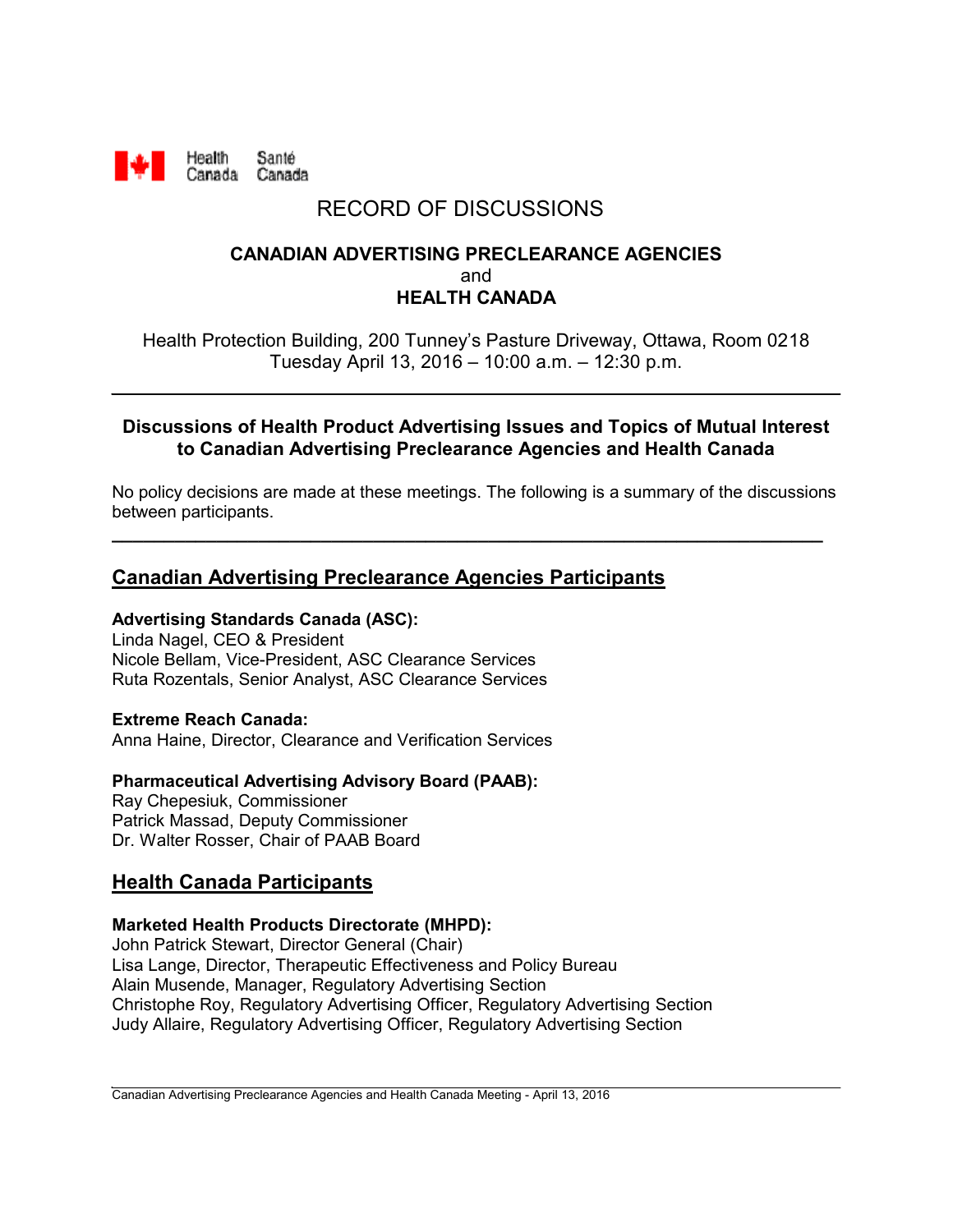Aline Labaki, Regulatory Advertising Officer, Regulatory Advertising Section Arshia Bhatti, Regulatory Policy and Risk Management Officer, Regulatory Advertising Section

#### **Natural and Non-prescription Health Products Directorate (NNHPD):**

Sarah Skuce, Manager, Risk Management Division Deidre Pollard-Bussey, Manager, Policy

#### **Regulatory Operations and Regions Branch (formerly Health Products and Food Branch Inspectorate):**

Collin Pinto, Manager, Medical Devices Compliance and Enforcement Mimi Lin, Senior Corporate Regulatory Compliance & Enforcement Advisor, Health Product Compliance and Enforcement Unit

 $\mathcal{L}_\text{max} = \mathcal{L}_\text{max} = \mathcal{L}_\text{max} = \mathcal{L}_\text{max} = \mathcal{L}_\text{max} = \mathcal{L}_\text{max} = \mathcal{L}_\text{max} = \mathcal{L}_\text{max} = \mathcal{L}_\text{max} = \mathcal{L}_\text{max} = \mathcal{L}_\text{max} = \mathcal{L}_\text{max} = \mathcal{L}_\text{max} = \mathcal{L}_\text{max} = \mathcal{L}_\text{max} = \mathcal{L}_\text{max} = \mathcal{L}_\text{max} = \mathcal{L}_\text{max} = \mathcal{$ 

## **1. Opening Remarks & Self-Introductions**

The Chair introduced himself, welcomed attendees and thanked advertising preclearance agencies for the outstanding collaboration they have with Health Canada. He mentioned that we have a new Minister of Health, Dr. Jane Philpott and we are working towards implementing her vision. The chair noted that the Regulatory Advertising Section (RAS) has been leading approximately 30% of all transparency initiatives of the Branch. This led to RAS staff being awarded the Assistant Deputy Minister award for contribution to increased transparency and openness.

### **2. Performance Report and Key Advertising Issues**

Issue:

• Health Canada and the advertising preclearance agencies provided an annual statistical report of advertising complaints activities.

Discussion Highlights:

Health Canada:

- The performance report of advertising activities presented was for MHPD only and not all of Health Canada. Moving forward, we hope to present data for all of Health Canada. In the meantime, the posting of advertising complaints table allows for a comprehensive view of all advertising complaints received by Health Canada on health products.
- It is important to note that MHPD lost a significant amount of electronic data during the transition from the Information Tracking System (ITS) to the Information Management System (IMS).
- The Annual Statistical Report (complaints and requests for information), including tables of Advertising Complaints Assessed by MHPD for the last 10 Fiscal Years, and All Advertising Actions for the 2015-2016 Fiscal Year were shared with participants.
- For this fiscal year the performance standard for complaints is 87%, which is an improvement from last fiscal year's performance standard of 79%.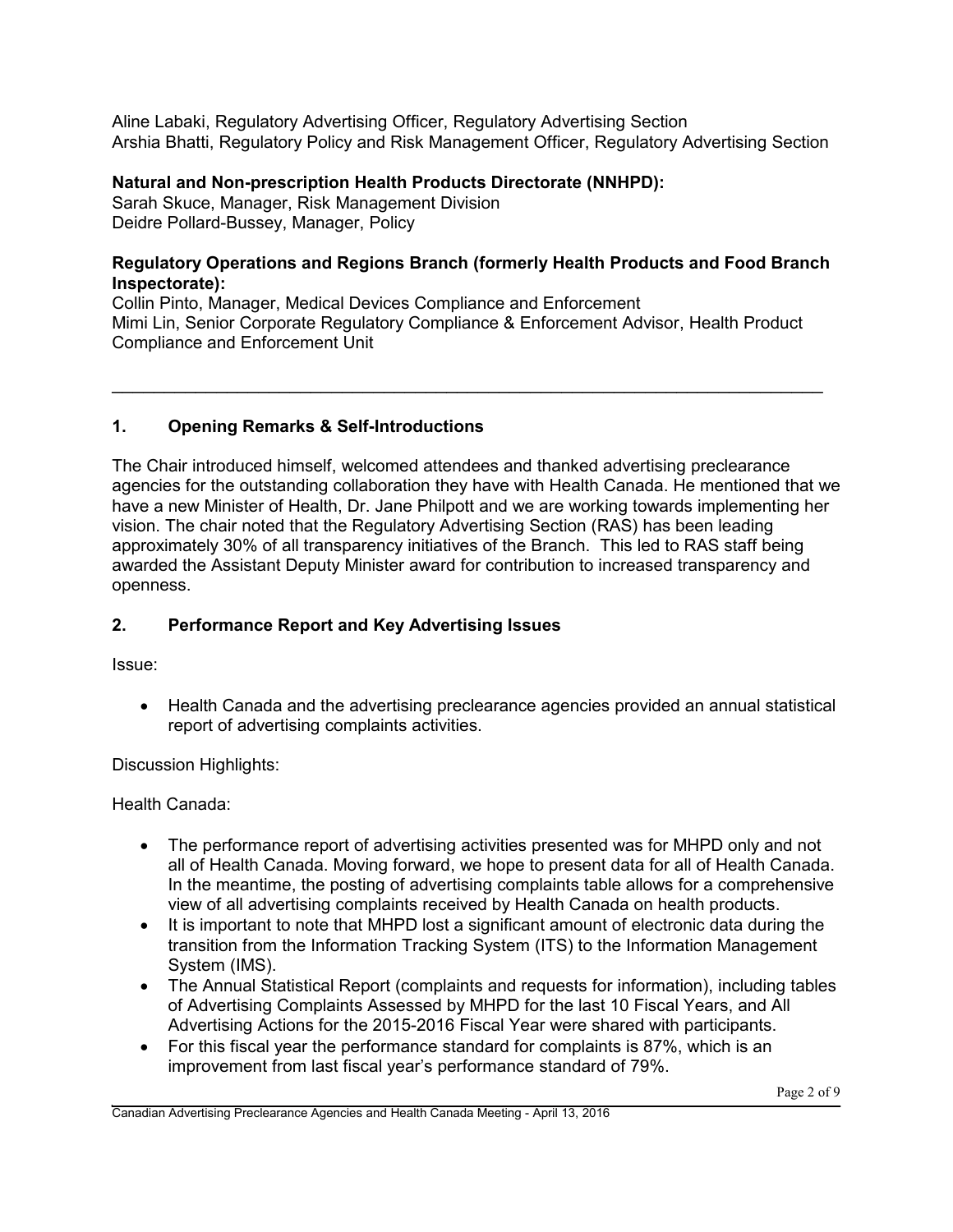- For this fiscal year the performance standard for requests for information is 81%, which is also an improvement from last fiscal year's performance standard of 72%.
- Advertising issues of interest, such as the Homeopathic Nosodes, Ms. Kim Kardashian Instagram post regarding Diclegis, Medical Device advertising guidelines and Cold-fX lawsuit, were also discussed.

Pharmaceutical Advertising Advisory Board:

- The PAAB presented an overview of their accomplishments of the previous year along with historical data.
- First reviews: reviewers handled 7718 first reviews in the year 2015
- Average time to first response for reviews in 2015 was 6.8 days.
- For resubmissions, the performance standard is 3 days, for 2015 the average number of days was 1.9.
- For complaints, there is a 3 stage complaint system:
	- $\circ$  Stage 1: both parties have 10 days to respond once a complaint has been received. The PAAB is copied but there is no obligation to intervene.
	- $\circ$  Stage 2: if the complainant is not content, they can file a stage 2 complaint where the commissioner has to make a ruling.
	- $\circ$  Stage 3: If neither party is content with the commissioners ruling, they can file a stage 3 complaint which is an appeal panel of 3 independent people that are agreed upon by all 3 parties. Since 1999 there has been 1 stage 3 appeal.
	- o Advertising trends include low number of complaints but a high compliance rate and a record high number of submissions for preclearance reviews.

Advertising Standards Canada

- ASC receives more than 1,700 complaints a year under the Canadian Code of Advertising Standards
- ASC's complaints report focussed solely on complaints handled by ASC Clearance Services regarding therapeutic claims in consumer drug advertising for authorized products
- The report highlighted the number of consumer drug complaints handled by ASC between 2011 and 2016.
- ASC presented a breakdown of the number of complaints received from Health Canada, healthcare professionals, trade and consumers.
- ASC reported that the majority of complaints received in the past 5 years related to claims that exceeded Terms of Market Authorization on websites for Natural Health Products
- The majority of complaints were reported to be resolved within 4-8 weeks.

Extreme Reach:

- Extreme Reach presented numbers from April 2013 April 2016.
- 97 TV requests in 2013-2014
- 7 radio requests in 2013-2014
- 100 TV requests in 2014-2015
- 15 radio requests in 2014-2015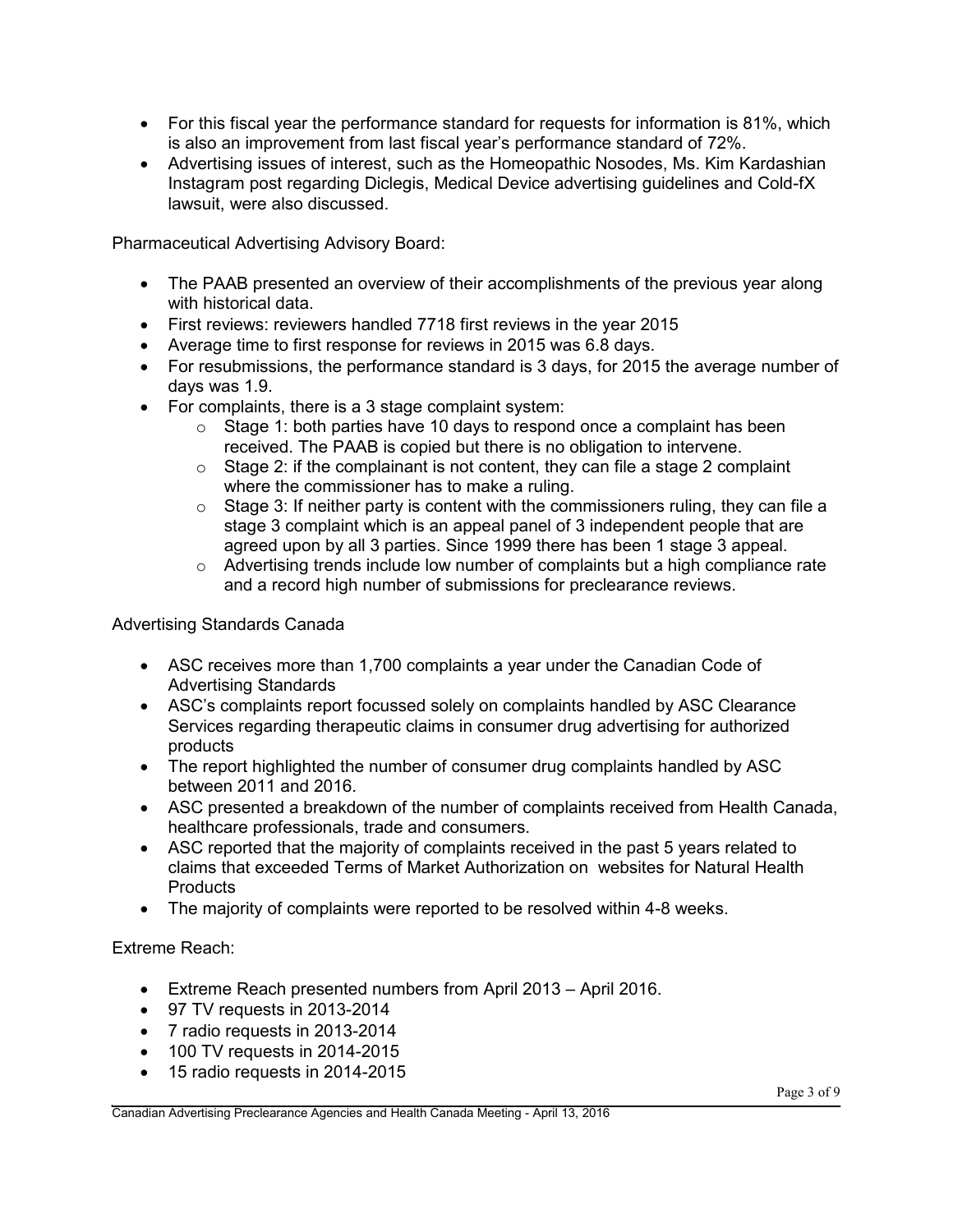- 90 TV requests in 2015-2016
- 10 radio requests in 2015-2016
- These numbers are for reviews only where consumers wanted to ensure their scripts were in compliance with the regulations.
- Natural Health Products advertising comprised only 7% of Extreme Reach's compliance department.
- Trends discussed included an increase in submissions for pain relief and digestive supplements and skin care products.

Action:

None

#### **3. Ongoing Advertising Related Initiatives at Health Canada**

#### **3.1 Transparency Initiative – Posting of Advertising Complaints on Health Canada's Web site**

Issue:

 As part of Health Canada's Regulatory Transparency and Openness Initiative, The Department is now posting advertising complaints it receives and addresses on Health Canada's Web site.

Discussion Highlights:

- The summary table providing details about the complaints (company, product, source, issues and actions taken) was first posted in July 2015 and is now updated on a quarterly basis. The last posting was for the quarter ending in December 2015 and the next posting will cover the January 1 – March 31, 2016 quarter.
- This is an ongoing activity where both the Marketed Health Products Directorate (MHPD) and the Regulatory Operations and Regions Branch (RORB) collate the complaints they received and addressed in order to capture all health product advertising complaints handled by the Department.

Action:

Health Canada will continue to provide updates at future bilateral meetings with APAs.

#### **3.2 Consumer Advertising Guidelines**

Issue:

The Consumer Advertising Guidelines are in the process of being updated.

Discussion Highlights:

As of February 9, 2016, the responsibility for the update and publication of the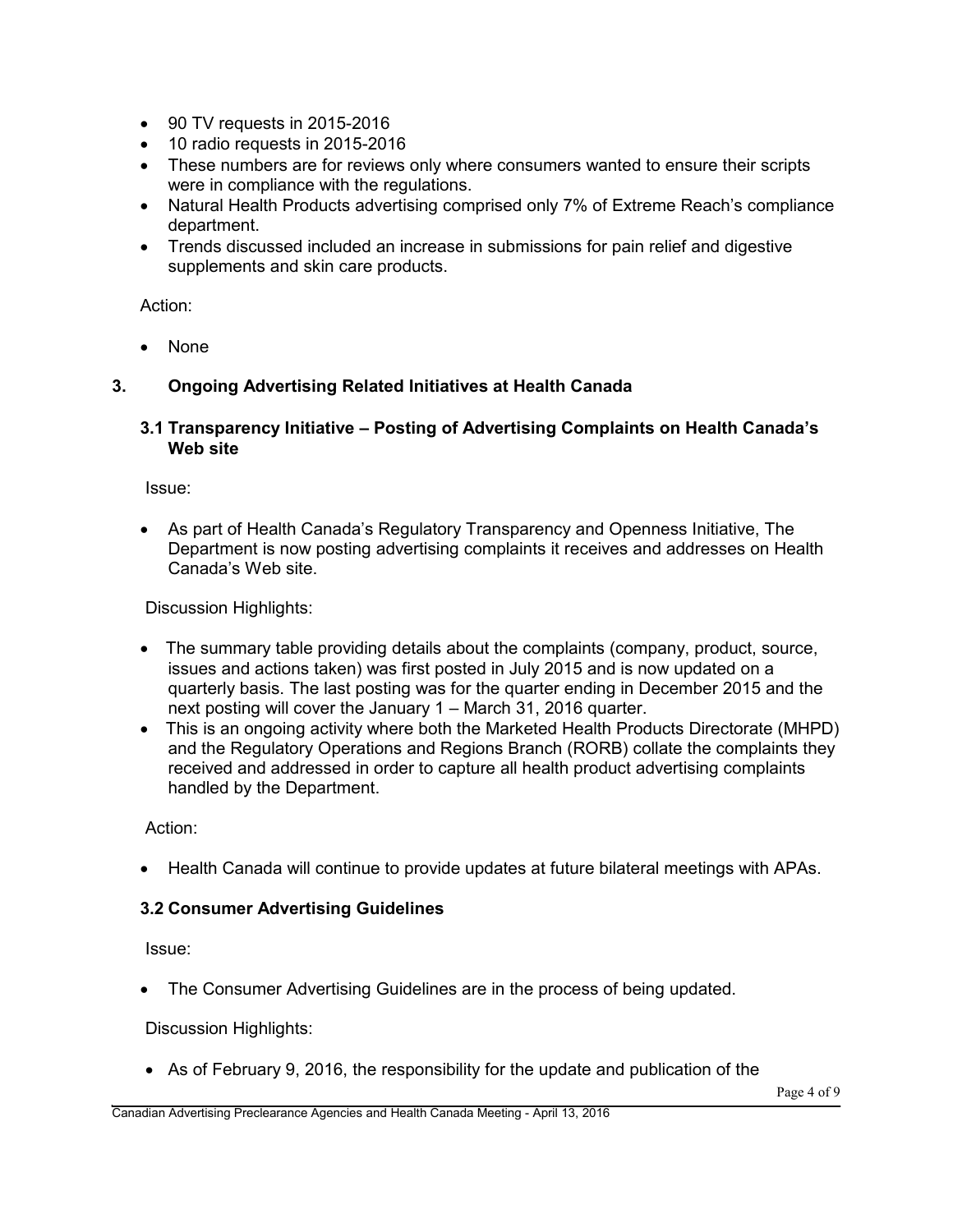Consumer Advertising Guidelines for Marketed Health Products (CAG) was transferred from MHPD to Advertising Standards Canada.

- Advertising Standards Canada has provided a proposed revised version and is expecting Health Canada's comments/feedback.
- The revised guidelines will now include guidance for vaccines and medical devices advertised to the general public.
- Once Health Canada has provided its feedback ASC will take the necessary steps to organize a formal consultation where all external stakeholders will be invited to provide their feedback.
- MHPD will be holding WebEx sessions starting on April 21, 2016, to inform the Medical Device Industry of the upcoming inclusion of medical device advertising guidance development and procedures for preclearance.

Action:

 Health Canada and ASC will continue to provide updates at future bilateral meetings with APAs.

## **3.3 Consumer Health Products Canada – Social Media Guidelines**

Issue:

 Consumer Health Products Canada is in the process of developing a Voluntary Guide on Social Media Engagement for the Consumer Health Product Industry.

Discussion Highlights:

- MHPD has been consulted and met with Consumer Health Products Canada (CHP Canada) regarding the development of the Voluntary Guide.
- Health Canada has provided input and suggestions to ensure the document was consistent with the position of the Department.
- The document is in the process of being finalized and Health Canada will be consulted again before it is made public.

Action:

Health Canada will provide an update at the next bilateral meeting with the APAs.

# **3.4 International Comparative Legal Guide (IGLG) to Pharmaceutical Advertising**

Issue:

• Bill Hearn, a Toronto lawyer responsible for writing the Canada Chapter on Pharmaceutical Advertising in the annual ICLG publication is currently working on the 2016 edition.

Discussion Highlights: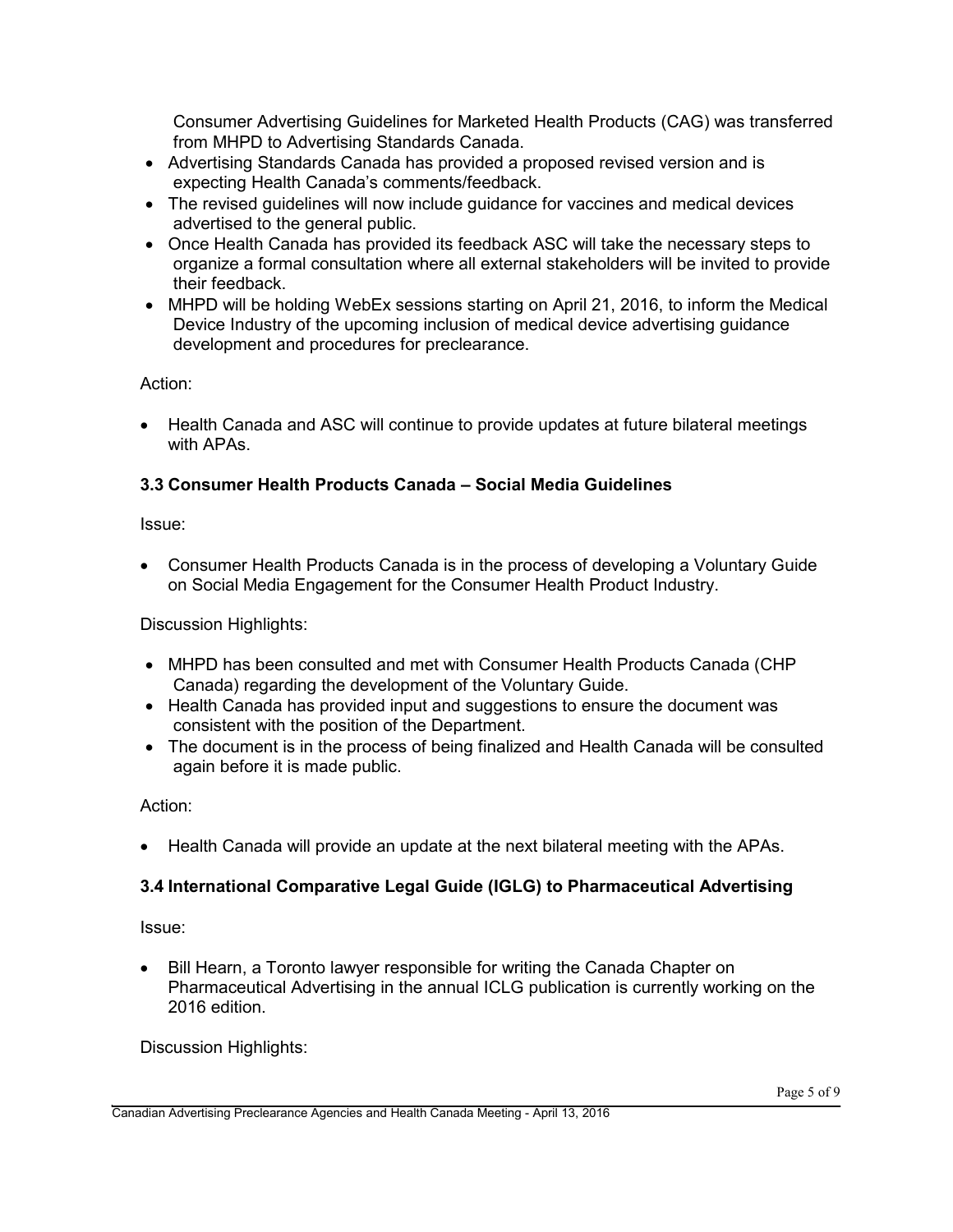- This is a document that is used by legal counsel, private law firms and government agencies around the world to get information on various legal topics.
- One of the chapters focuses on pharmaceutical advertising and he sought our input on the current state of the regulations and guidelines as well as upcoming projects from Health Canada.
- The chapter provides information about the *Food and Drugs Act*, Health Canada's advertising guidelines and guidance documents, the advertising preclearance system, off-label promotion, advertising to healthcare professionals, gifts and financial incentives, hospitality and related payments, Direct-to-Consumer Advertising, transparency, Internet, and recent developments.

## **4. Status of Revision to the policy** *The Distinction Between Advertising and Other Activities* **to Encompass Guidance for Social Media**

Issue:

 At the 2015 bilateral meeting, MHPD stated that work would resume in the fall on the update to the policy document entitled *The Distinction Between Advertising and Other Activities* to encompass guidance for social media.

Discussion Highlights:

- In summer 2014, MHPD met with the PAAB and ASC to discuss a potential revision to the policy document "*The Distinction Between Advertising and Other Activities*".
- It was Health Canada's intent to resume work on this file this year but due to the implementation of the Transparency Initiative (posting of advertising complaints), many competing priorities and a decrease in available staff working on advertising issues/projects, no further progress has been made to date.
- Health Canada does intend on resuming work on the file in the coming fall/winter.
- Also, as previously discussed, a section on social media will be considered in the revised policy.

Action:

 APAs will be kept informed on the progress and will be consulted for comments and feedback.

# **5. Posting of Advertising Complaints addressed by Health Canada**

Issue:

 Health Canada is taking a series of measures to be more transparent and open with Canadians about regulatory decisions. As part of Health Canada's Regulatory Transparency and Openness Framework, information on health product advertising complaints handled by the department became available on the Internet in the summer of 2015. The last posting was for the quarter ending in December 2015 and the next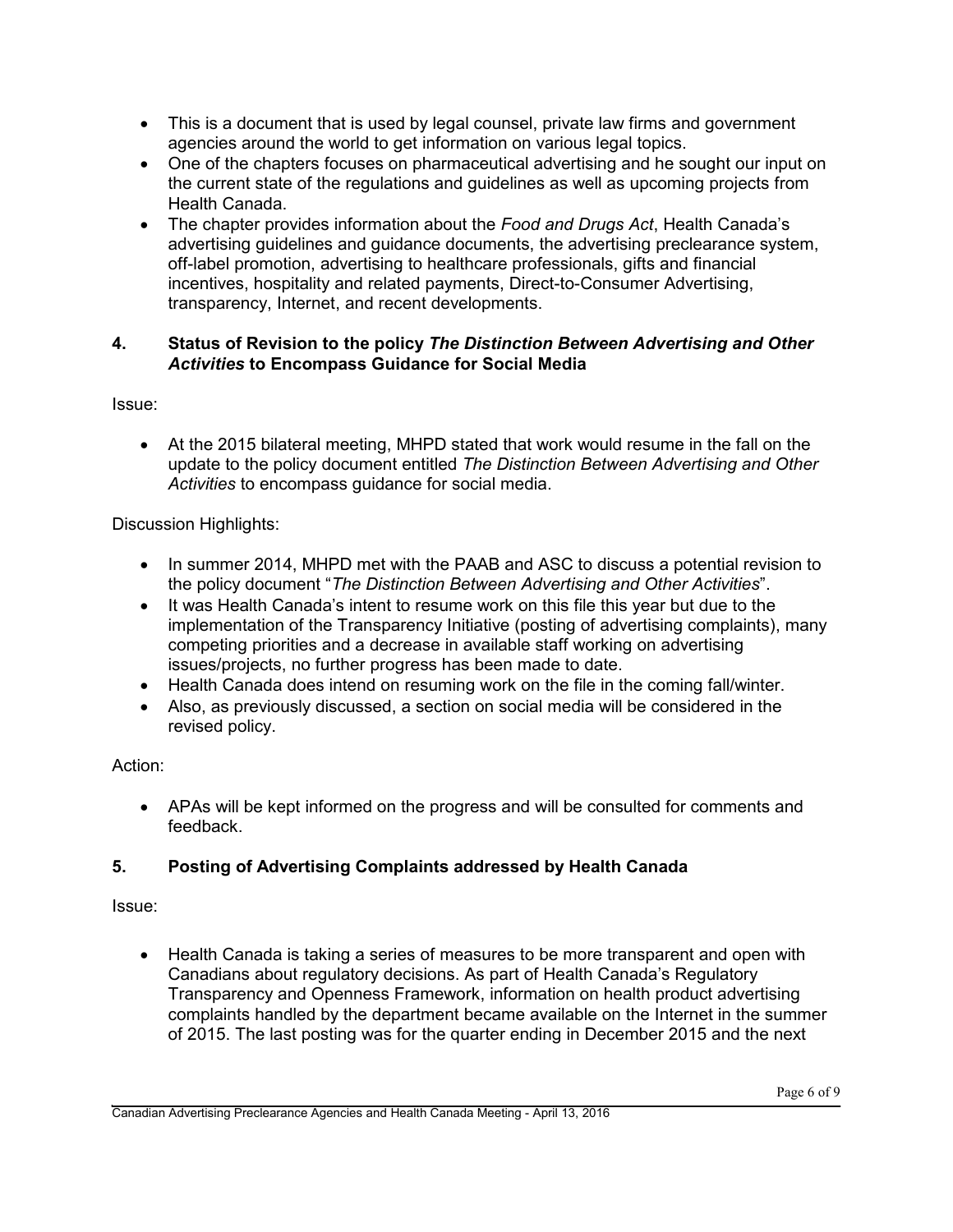posting is anticipated to take place in early May 2016 and will include advertising complaints received up to March 31, 2016.

Discussion Highlights:

- ASC fully supports the initiative and believes that it provides important information to industry and consumers.
- ASC requested clarification regarding the entries "compliance verification ongoing" and "Health Canada is assessing the issue" under the complaint status column. Health Canada explained that complaints at times include other non-compliance issues beyond advertising, which also need to be verified. In addition, the status can also represent cases where a potential advertising contravention has been identified but the case has not been fully assessed yet. Health Canada is not posting complaints where the complaint was deemed invalid or where non-compliance could not be reasonably determined.

## Action:

Health Canada will continue to provide updates at future bilateral meetings with APAs.

## **6. Health Canada Procedure for Amending/Withdrawing Product Licenses Based on New Findings**

Issue:

APAs use the current Terms of Market Authorization (TMA) to approve advertising claims for inclusion in current advertising.

ASC requested information on what mechanisms Health Canada has in place to amend or withdraw a product license (PL) in cases where the validity of authorized information is disproven and what are the timeframes and procedures to notify stakeholders.

Discussion Highlights:

- There are few ways in which a modification can take place:
	- 1. Applicant initiated/requested
	- 2. Health Canada initiated/requested
- These requests can be made due to triggers such as new information coming to light, new scientific evidence, foreign country product alerts or advisories, consumer or trade complaints, etc.
- The type of information that is received determines what tools are used to resolve the issue.
- The non-regulatory route includes requesting the company to voluntarily change their labelling based on new information.
- The regulatory route includes issuing regulatory letters, which would be issued in cases where there is a safety risk to a certain population.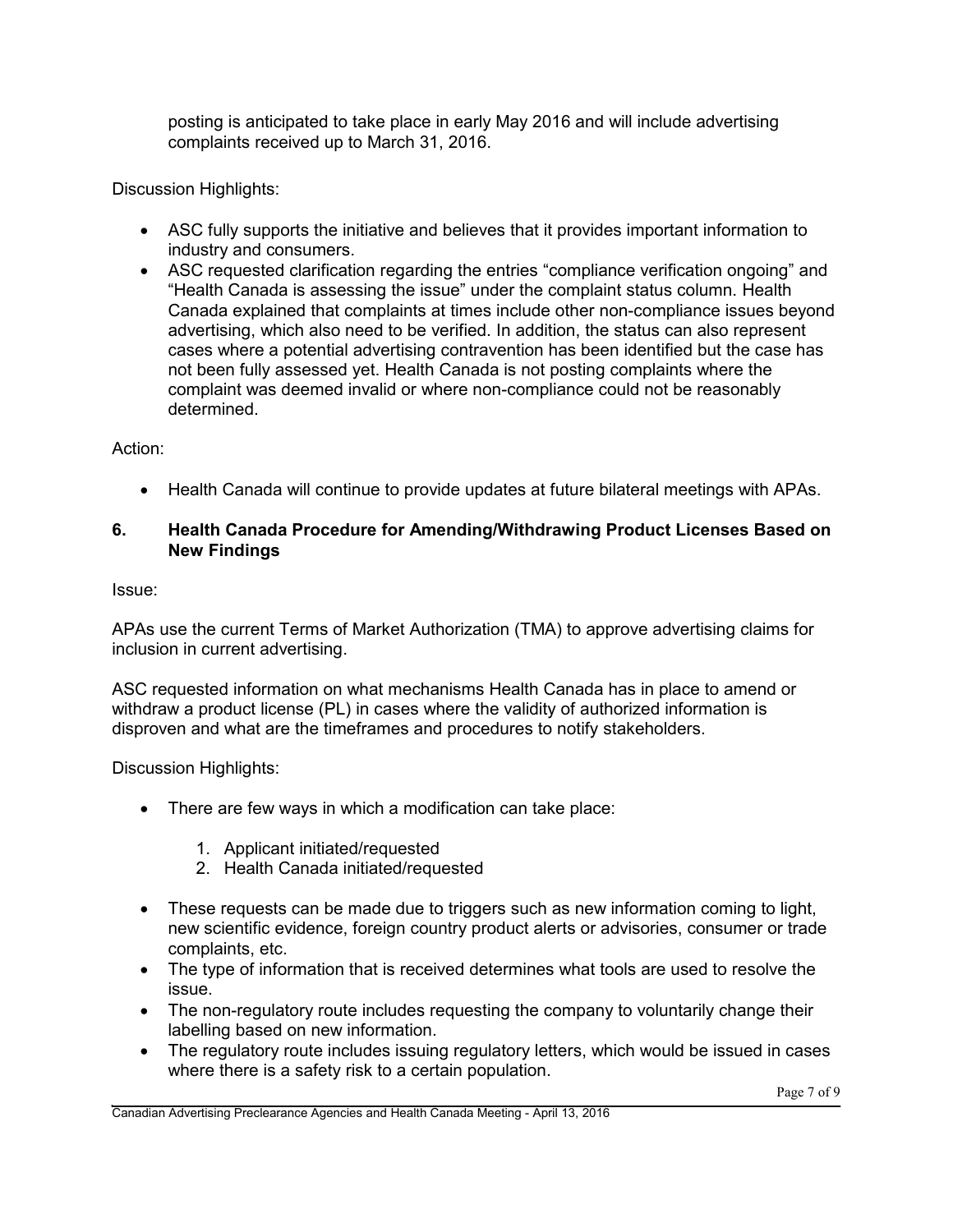- If there is an imminent risk to health, Health Canada will initiate an immediate suspension of the product license and no one is allowed to sell that product (impacts retail level and normally includes recall).
- Companies are not legally compelled to change their product labels based on a product monograph change. Where there has been an addition of a risk statement, Health Canada has been successful in reaching out to the industry and requesting a voluntary change.
- If under the Natural Health Products Regulations (NHPR) a section 16 notice has been issued, the product license holder has 15 days to respond. If the response is not adequate to address the safety concerns, there is a stop sale notice issued (section 17 of the NHPR) and the license is placed under stop sale until the issue is resolved (product may remain under stop sale indefinitely).

Action:

• None

# **7. Products at the Cosmetic-Drug Interface**

Issue:

ASC requested a status report on the Product Assessment Against Criteria (PAAC) classification process for Products at the Cosmetic-Drug Interface.

Discussion Highlights:

- Health Canada is examining some decisions that were made on certain products such as sunscreens and exploring interim measures to address industry concerns with classifications.
- The expectation is that the longer term concerns will be addressed under the new Consumer Health Products Framework which is in early stages of development.
- Currently on Health Canada's Web site, a "what was heard" document was posted on April 1, 2016, which includes an overview of the consultations in the 2015-2016 timeframe.

Action:

• None

## **8. Revision of PAAB Code of Advertising Acceptance**

Issue:

Page 8 of 9 • In 2016 PAAB is celebrating 40 years of drug advertising preclearance and the board has decided to modernize the PAAB code to provide clarity and ease of use. A client survey was conducted to identify code gaps; a committee was assembled to assess the need and finally a code revision committee was struck. PAAB has hired a professional writer to revamp the format and structure of the code to adapt it to online use, including